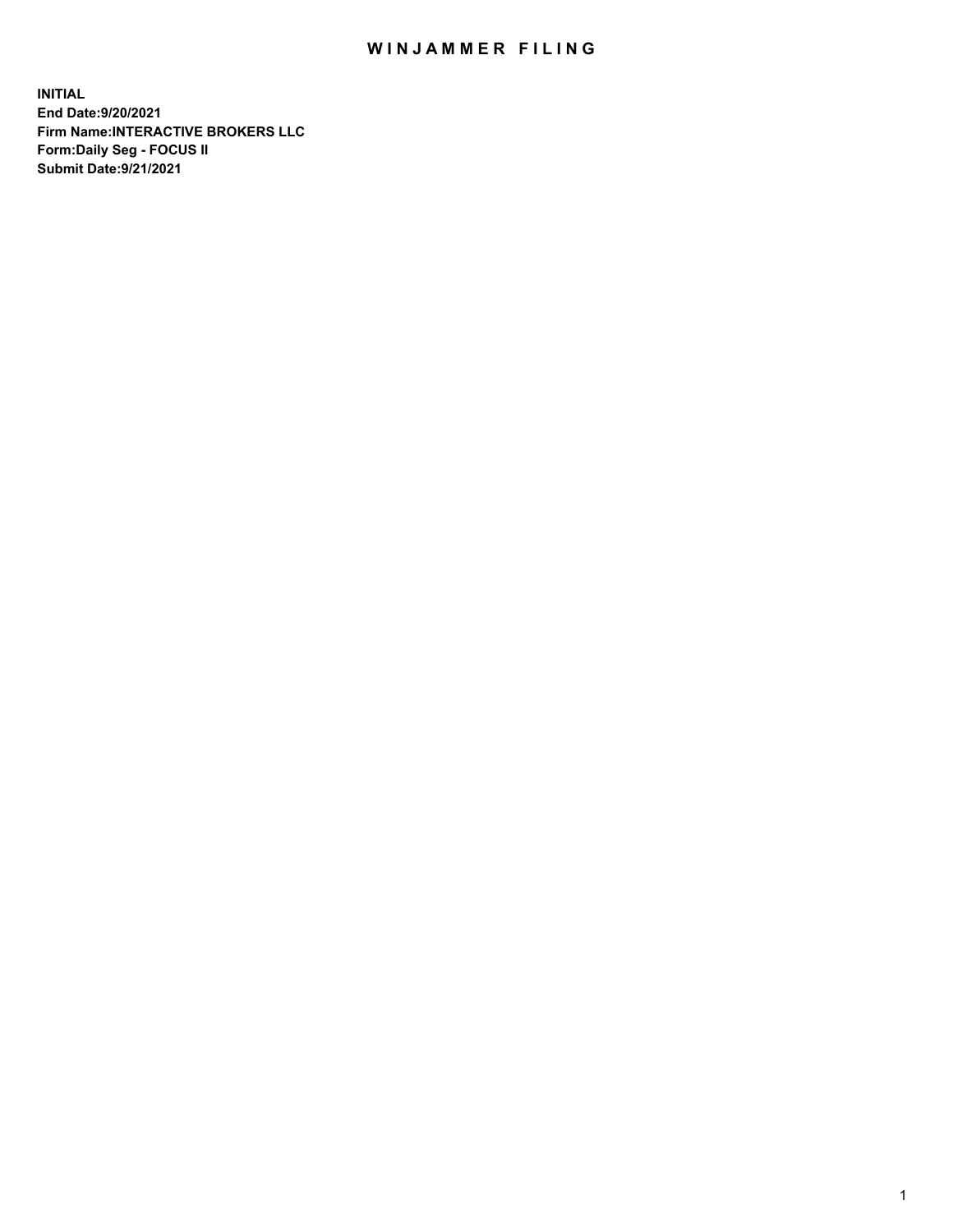**INITIAL End Date:9/20/2021 Firm Name:INTERACTIVE BROKERS LLC Form:Daily Seg - FOCUS II Submit Date:9/21/2021 Daily Segregation - Cover Page**

| Name of Company                                                                                                                                                                                                                                                                                                                | <b>INTERACTIVE BROKERS LLC</b>                                                                  |  |
|--------------------------------------------------------------------------------------------------------------------------------------------------------------------------------------------------------------------------------------------------------------------------------------------------------------------------------|-------------------------------------------------------------------------------------------------|--|
| <b>Contact Name</b>                                                                                                                                                                                                                                                                                                            | James Menicucci                                                                                 |  |
| <b>Contact Phone Number</b>                                                                                                                                                                                                                                                                                                    | 203-618-8085                                                                                    |  |
| <b>Contact Email Address</b>                                                                                                                                                                                                                                                                                                   | jmenicucci@interactivebrokers.c<br>om                                                           |  |
| FCM's Customer Segregated Funds Residual Interest Target (choose one):<br>a. Minimum dollar amount: ; or<br>b. Minimum percentage of customer segregated funds required:% ; or<br>c. Dollar amount range between: and; or<br>d. Percentage range of customer segregated funds required between: % and %.                       | $\overline{\mathbf{0}}$<br>$\overline{\mathbf{0}}$<br>155,000,000 245,000,000<br>0 <sub>0</sub> |  |
| FCM's Customer Secured Amount Funds Residual Interest Target (choose one):<br>a. Minimum dollar amount: ; or<br>b. Minimum percentage of customer secured funds required:% ; or<br>c. Dollar amount range between: and; or<br>d. Percentage range of customer secured funds required between:% and%.                           | $\overline{\mathbf{0}}$<br>$\overline{\mathbf{0}}$<br>80,000,000 120,000,000<br>0 <sub>0</sub>  |  |
| FCM's Cleared Swaps Customer Collateral Residual Interest Target (choose one):<br>a. Minimum dollar amount: ; or<br>b. Minimum percentage of cleared swaps customer collateral required:% ; or<br>c. Dollar amount range between: and; or<br>d. Percentage range of cleared swaps customer collateral required between:% and%. | $\overline{\mathbf{0}}$<br><u>0</u><br>0 <sub>0</sub><br>00                                     |  |

Attach supporting documents CH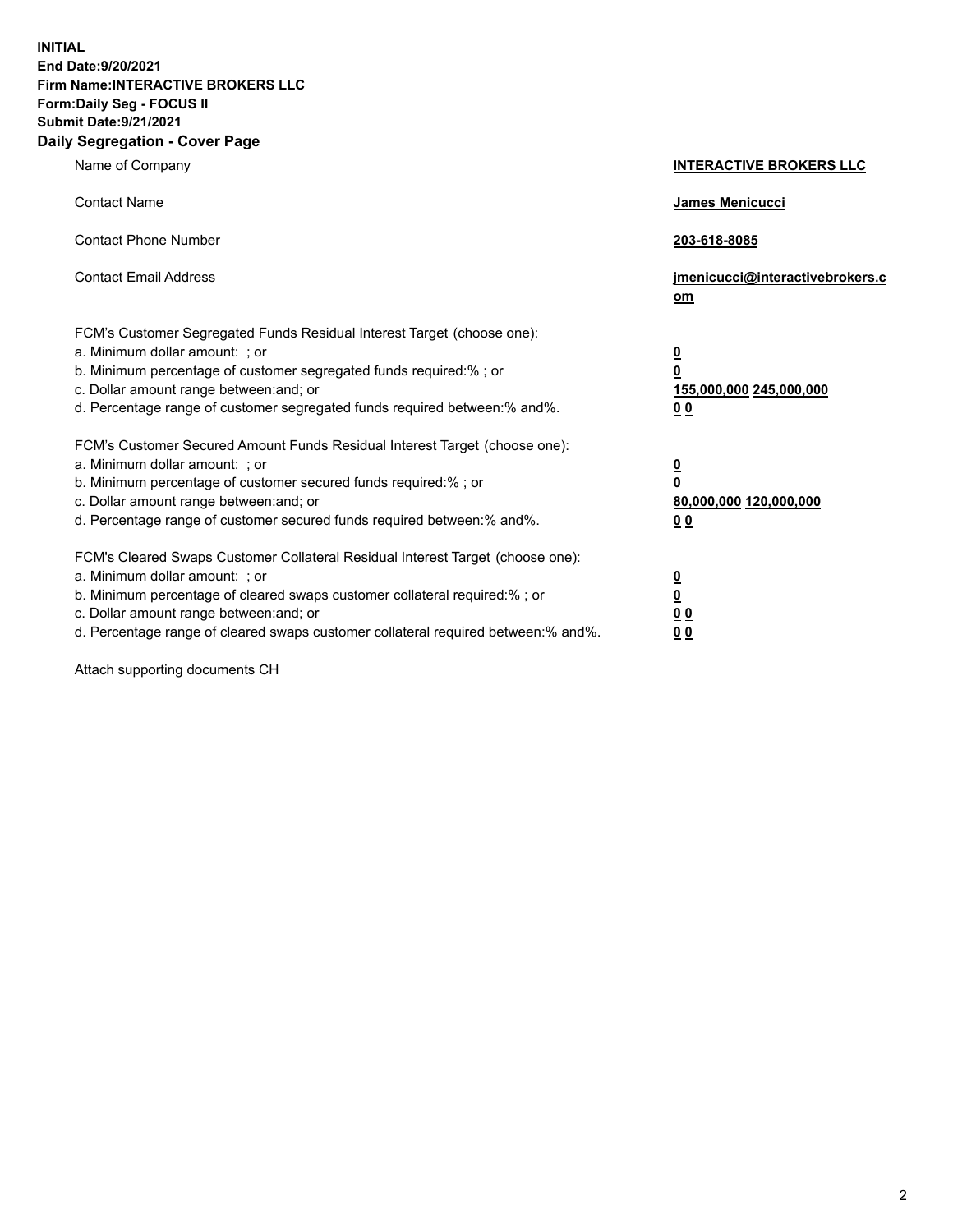**INITIAL End Date:9/20/2021 Firm Name:INTERACTIVE BROKERS LLC Form:Daily Seg - FOCUS II Submit Date:9/21/2021 Daily Segregation - Secured Amounts**

## Foreign Futures and Foreign Options Secured Amounts Amount required to be set aside pursuant to law, rule or regulation of a foreign government or a rule of a self-regulatory organization authorized thereunder **0** [7305] 1. Net ledger balance - Foreign Futures and Foreign Option Trading - All Customers A. Cash **502,717,253** [7315] B. Securities (at market) **0** [7317] 2. Net unrealized profit (loss) in open futures contracts traded on a foreign board of trade **-13,674,693** [7325] 3. Exchange traded options a. Market value of open option contracts purchased on a foreign board of trade **162,257** [7335] b. Market value of open contracts granted (sold) on a foreign board of trade **-7,322** [7337] 4. Net equity (deficit) (add lines 1. 2. and 3.) **489,197,495** [7345] 5. Account liquidating to a deficit and account with a debit balances - gross amount **5,768** [7351] Less: amount offset by customer owned securities **0** [7352] **5,768** [7354] 6. Amount required to be set aside as the secured amount - Net Liquidating Equity Method (add lines 4 and 5) **489,203,263** [7355] 7. Greater of amount required to be set aside pursuant to foreign jurisdiction (above) or line 6. **489,203,263** [7360] FUNDS DEPOSITED IN SEPARATE REGULATION 30.7 ACCOUNTS 1. Cash in banks A. Banks located in the United States **122,409,515** [7500] B. Other banks qualified under Regulation 30.7 **0** [7520] **122,409,515** [7530] 2. Securities A. In safekeeping with banks located in the United States **270,984,240** [7540] B. In safekeeping with other banks qualified under Regulation 30.7 **0** [7560] **270,984,240** [7570] 3. Equities with registered futures commission merchants A. Cash **0** [7580] B. Securities **0** [7590] C. Unrealized gain (loss) on open futures contracts **0** [7600] D. Value of long option contracts **0** [7610] E. Value of short option contracts **0** [7615] **0** [7620] 4. Amounts held by clearing organizations of foreign boards of trade A. Cash **0** [7640] B. Securities **0** [7650] C. Amount due to (from) clearing organization - daily variation **0** [7660] D. Value of long option contracts **0** [7670] E. Value of short option contracts **0** [7675] **0** [7680] 5. Amounts held by members of foreign boards of trade A. Cash **270,968,384** [7700] B. Securities **0** [7710] C. Unrealized gain (loss) on open futures contracts **-16,573,351** [7720] D. Value of long option contracts **162,257** [7730] E. Value of short option contracts **-7,322** [7735] **254,549,968** [7740] 6. Amounts with other depositories designated by a foreign board of trade **0** [7760] 7. Segregated funds on hand **0** [7765] 8. Total funds in separate section 30.7 accounts **647,943,723** [7770] 9. Excess (deficiency) Set Aside for Secured Amount (subtract line 7 Secured Statement Page 1 from Line 8) **158,740,460** [7380] 10. Management Target Amount for Excess funds in separate section 30.7 accounts **80,000,000** [7780] 11. Excess (deficiency) funds in separate 30.7 accounts over (under) Management Target **78,740,460** [7785]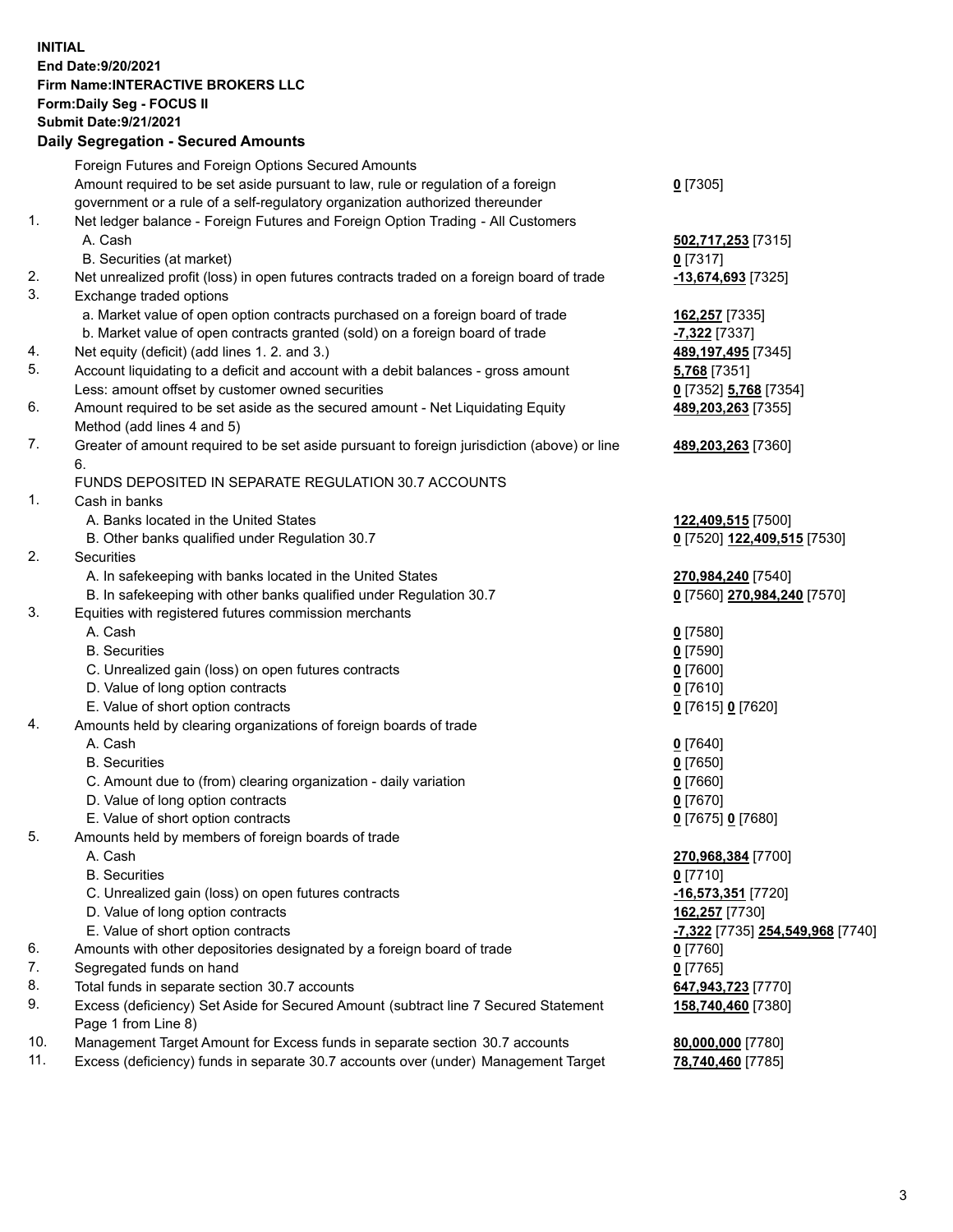**INITIAL End Date:9/20/2021 Firm Name:INTERACTIVE BROKERS LLC Form:Daily Seg - FOCUS II Submit Date:9/21/2021 Daily Segregation - Segregation Statement** SEGREGATION REQUIREMENTS(Section 4d(2) of the CEAct) 1. Net ledger balance A. Cash **6,879,762,202** [7010] B. Securities (at market) **0** [7020] 2. Net unrealized profit (loss) in open futures contracts traded on a contract market **22,476,552** [7030] 3. Exchange traded options A. Add market value of open option contracts purchased on a contract market **367,255,002** [7032] B. Deduct market value of open option contracts granted (sold) on a contract market **-339,649,104** [7033] 4. Net equity (deficit) (add lines 1, 2 and 3) **6,929,844,652** [7040] 5. Accounts liquidating to a deficit and accounts with debit balances - gross amount **1,231,434** [7045] Less: amount offset by customer securities **0** [7047] **1,231,434** [7050] 6. Amount required to be segregated (add lines 4 and 5) **6,931,076,086** [7060] FUNDS IN SEGREGATED ACCOUNTS 7. Deposited in segregated funds bank accounts A. Cash **1,483,047,998** [7070] B. Securities representing investments of customers' funds (at market) **3,369,807,300** [7080] C. Securities held for particular customers or option customers in lieu of cash (at market) **0** [7090] 8. Margins on deposit with derivatives clearing organizations of contract markets A. Cash **1,985,729,565** [7100] B. Securities representing investments of customers' funds (at market) **280,561,385** [7110] C. Securities held for particular customers or option customers in lieu of cash (at market) **0** [7120] 9. Net settlement from (to) derivatives clearing organizations of contract markets **-13,134,040** [7130] 10. Exchange traded options A. Value of open long option contracts **366,993,433** [7132] B. Value of open short option contracts **-339,584,576** [7133] 11. Net equities with other FCMs A. Net liquidating equity **0** [7140] B. Securities representing investments of customers' funds (at market) **0** [7160] C. Securities held for particular customers or option customers in lieu of cash (at market) **0** [7170] 12. Segregated funds on hand **0** [7150] 13. Total amount in segregation (add lines 7 through 12) **7,133,421,065** [7180] 14. Excess (deficiency) funds in segregation (subtract line 6 from line 13) **202,344,979** [7190] 15. Management Target Amount for Excess funds in segregation **155,000,000** [7194] 16. Excess (deficiency) funds in segregation over (under) Management Target Amount **47,344,979** [7198]

Excess